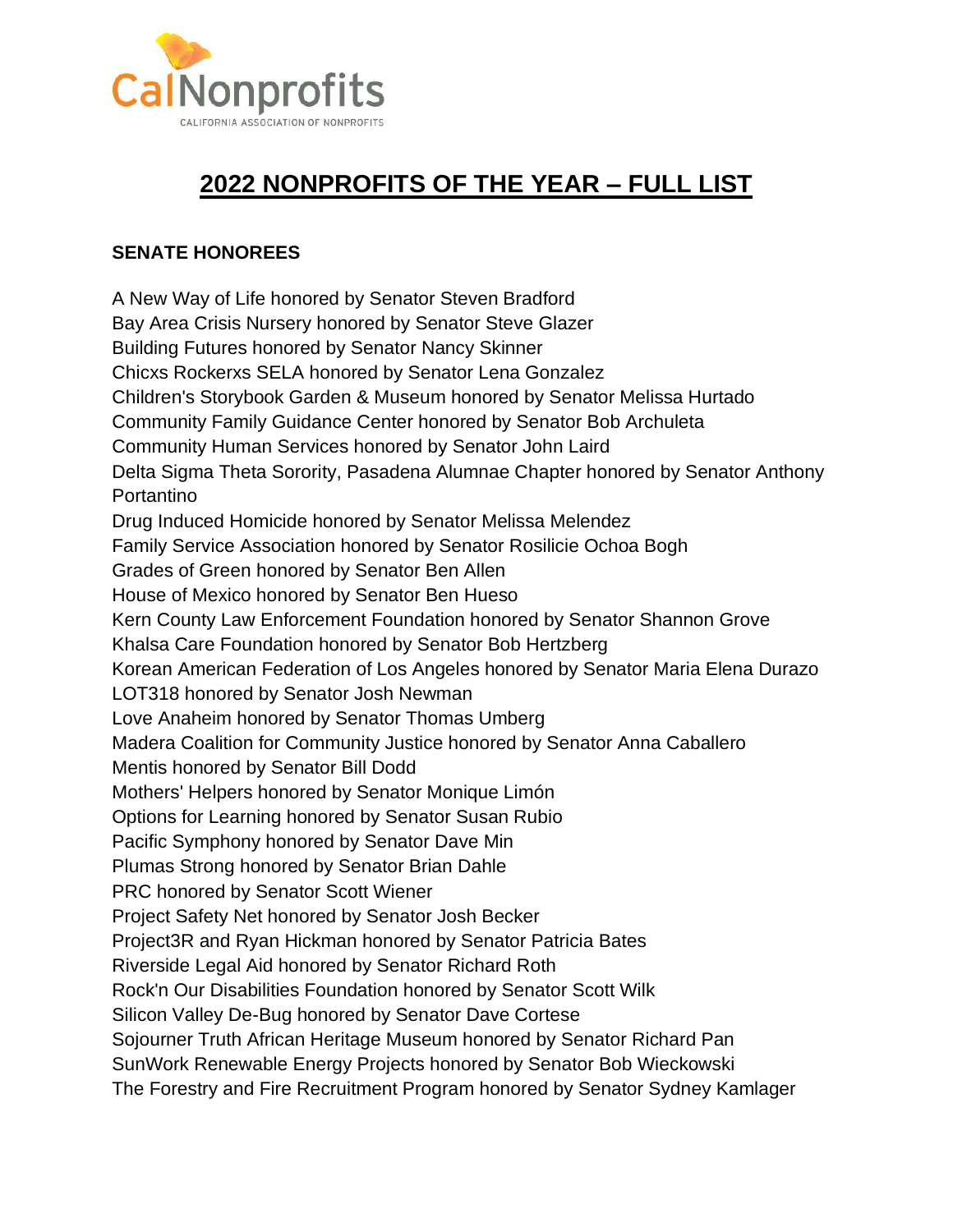

Unidos por la Musica honored by Senator Connie Leyva Vietnam Veterans of America Chapter 582 honored by Senator Jim Nielsen Volunteers Cleaning Communities honored by Senator Henry Stern Zero8hundred honored by Senate President pro Tem Toni Atkins

## **ASSEMBLY HONOREES**

911 At Ease International honored by Assemblymember Vince Fong Access Reproductive Justice honored by Assemblymember Buffy Wicks Alchemist CDC honored by Assemblymember Kevin McCarty Asian Resources, Inc. (ARI) honored by Assemblymember Jim Cooper Black Cultural Zone Community Development Corporation honored by Assemblymember Mia Bonta Bolsa Chica Conservancy honored by Assemblymember Janet Nguyen Bright Futures for Youth honored by Assemblymember Megan Dahle Budding Artists honored by Assembly Speaker Anthony Rendon California Western Community Law Project honored by Assemblymember Christopher **Ward** Carlos Vieira Foundation honored by Assemblymember Adam Gray CASA of Los Angeles – Antelope Valley honored by Assemblymember Tom Lackey Centro CHA honored by Assemblymember Mike Gipson Changing Tides of Little Tokyo Service Center honored by Assemblymember Al **Muratsuchi** Chinatown Community Development Center honored by Assemblymember Matt Haney Chinatown Service Center honored by Assemblymember Mike Fong Citizens for Los Angeles Wildlife (CLAW) honored by Assemblymember Richard Bloom Coalition for Family Harmony honored by Assemblymember Jacqui Irwin College Access Plan honored by Assemblymember Chris Holden Cupertino Rotary Club honored by Assemblymember Evan Low Descanso Gardens Guild Inc. honored by Assemblymember Laura Friedman Downey Historical Society honored by Assemblymember Cristina Garcia Dreams for Change honored by Assemblymember Akilah Weber East County Transitional Living Center honored by Assemblymember Randy Voepel Ecumenical Hunger Program honored by Assemblymember Marc Berman ExtraFood honored by Assemblymember Marc Levine Fair Housing Council of Riverside County, Inc. honored by Assemblymember Jose Medina Fallbrook Animal Sanctuary honored by Assemblymember Marie Waldron Family Care Network honored by Assemblymember Jordan Cunningham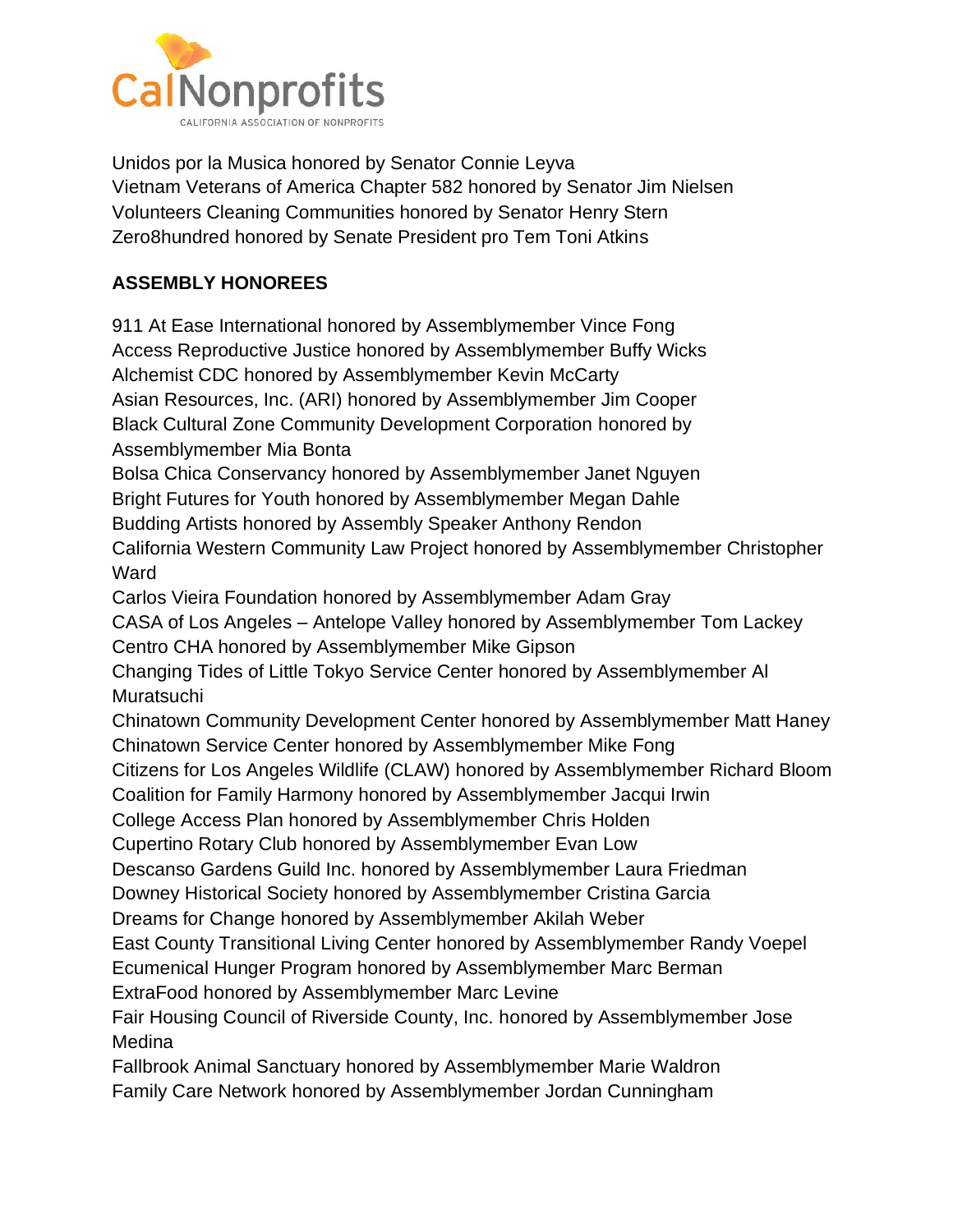

Food is Free Solano honored by Assemblymember Lori Wilson Girls Inc. of the Central Coast honored by Assemblymember Mark Stone Home on the Green Pastures honored by Assemblymember Steven Choi Hope Rising Lake County honored by Assemblymember Cecilia Aguiar-Curry Isaiah's Rock honored by Assemblymember Freddie Rodriguez Jenesse Center honored by Assemblymember Isaac Bryan Journey Out honored by Assemblymember Adrin Nazarian Kheir Clinic honored by Assemblymember Miguel Santiago LAPD Devonshire PALS honored by Assemblymember Suzette Valladares Leon Owens Foundation honored by Assemblymember Sharon Quirk-Silva LifeStream Blood Bank honored by Assemblymember Eloise Reyes Lift to Rise honored by Assemblymember Eduardo Garcia MilVet honored by Assemblymember Kelly Seyarto Mujeres Extraordinarias honored by Assemblymember Lisa Calderon Museum of Making Music honored by Assemblymember Tasha Boerner Horvath Neighborhood Homework House honored by Assemblymember Blanca Rubio One Step A La Vez honored by Assemblymember Steve Bennett Organization for Social Media Safety honored by Assemblymember Jesse Gabriel Pilipino Workers Center of Southern California honored by Assemblymember Wendy **Carrillo** Plaza Comunitaria Sinaloa honored by Assemblymember Luz M. Rivas RAMS (Richmond Area Multi-Services, Inc.) honored by Assemblymember Philip Ting Rancho Bernardo Community Foundation honored by Assemblymember Brian **Maienschein** Ruby's Place honored by Assemblymember Bill Quirk San Benito Arts Council honored by Assemblymember Robert Rivas San Jose Peace and Justice Center honored by Assemblymember Ash Kalra Save the American River Association honored by Assemblymember Ken Cooley Seniors Fight Back honored by Assemblymember Phillip Chen Sewa International - Bay Area honored by Assemblymember Alex Lee T.R.U.S.T. South LA honored by Assemblymember Reginald Jones-Sawyer The Jesus Center honored by Assemblymember James Gallagher The Leela Project honored by Assemblymember Sabrina Cervantes The Peninsula College Fund honored by Assemblymember Kevin Mullin Tracy Interfaith Ministries honored by Assemblymember Carlos Villapudua Treasure House Consignment Shop honored by Assemblymember Jim Wood Trinity Center Walnut Creek honored by Assemblymember Rebecca Bauer-Kahan Tulare FFA honored by Assemblymember Devon Mathis